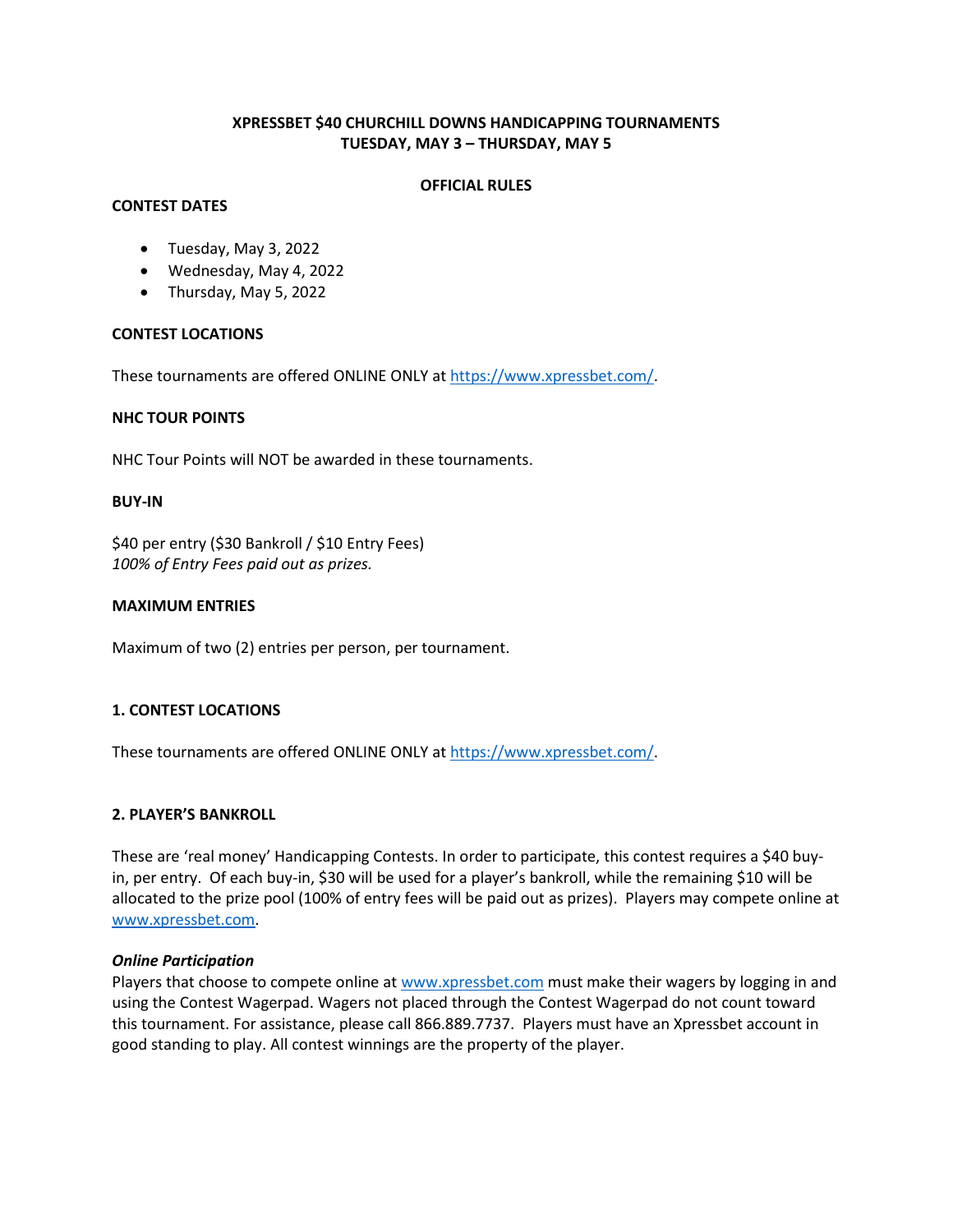# **3. TO ENTER**

As mentioned previously, players may choose to compete in these contests on Tuesday, May 3, Wednesday, May 4 and/or Thursday, May 5, 2022 online at xpressbet.com. Each day is a separate tournament. There is a maximum of two (2) entries per person, per day.

No entries will be taken after the start of the fifth to last live race at Churchill on the tournament day. For example, on a 9-race card the entry cutoff will be the scheduled start of Race #5.

Online registration begins on Monday, May 2, 2022 at approximately 12:00PM ET for both tournaments. To participate in these contests, follow instructions a[t www.xpressbet.com.](http://www.xpressbet.com/) Participants must have or open a valid Xpressbet account that is in good standing, subject to the Xpressbet terms and conditions. Players must be at least 18 years old to participate (21 years old in Alabama, Arizona, Indiana, Iowa, Kansas, New Hampshire, North Dakota and Washington). Due to state regulations, residents of the state of Washington are ineligible to participate in these tournaments. Residents of state(s) that are unable to bet Churchill Downs are also ineligible to participate in these tournaments online.

## **4. FORMAT**

- You must make \$3 Win/Place bets on one (1) horse in five (5) different live Churchill Downs races for a total of \$30 wagered. No more or less than \$3 Win/Place shall be played on any one (1) horse.
- You must play five (5) different horses in five (5) different Churchill Downs races.
- You may only bet \$30 during this tournament in the form of five (5) \$3 Win/Place bets.
- In the unlikely event of a cancellation of a race card, Tournament Officials reserve the right to substitute races from another racetrack or cancel the tournament and issue refunds to all participants.

Should an entry in a contest fail to meet the above-mentioned requirements, that entry may be disqualified from the contest, making the entry ineligible to win prizes. Any situation involving a late scratch where it is deemed the players were not given sufficient time to adjust their betting will be handled on a case-by-case basis by contest officials.

The player with the largest bankroll after the last Contest Race on the tournament day will be declared the winner. It is the player's responsibility to meet the wagering requirements listed above. Contest officials will make the decision on disqualification in the event of a rule violation and all decisions are final. The remaining bankroll in their online Xpressbet contest account remains the property of the player. Entry fees will not be refunded in the event of a disqualification.

## **5. PRIZES**

Per Item 1, 100% of the entry fees will be paid out as prizes. The final prize pool will be announced on the tournament day, after Registration closes.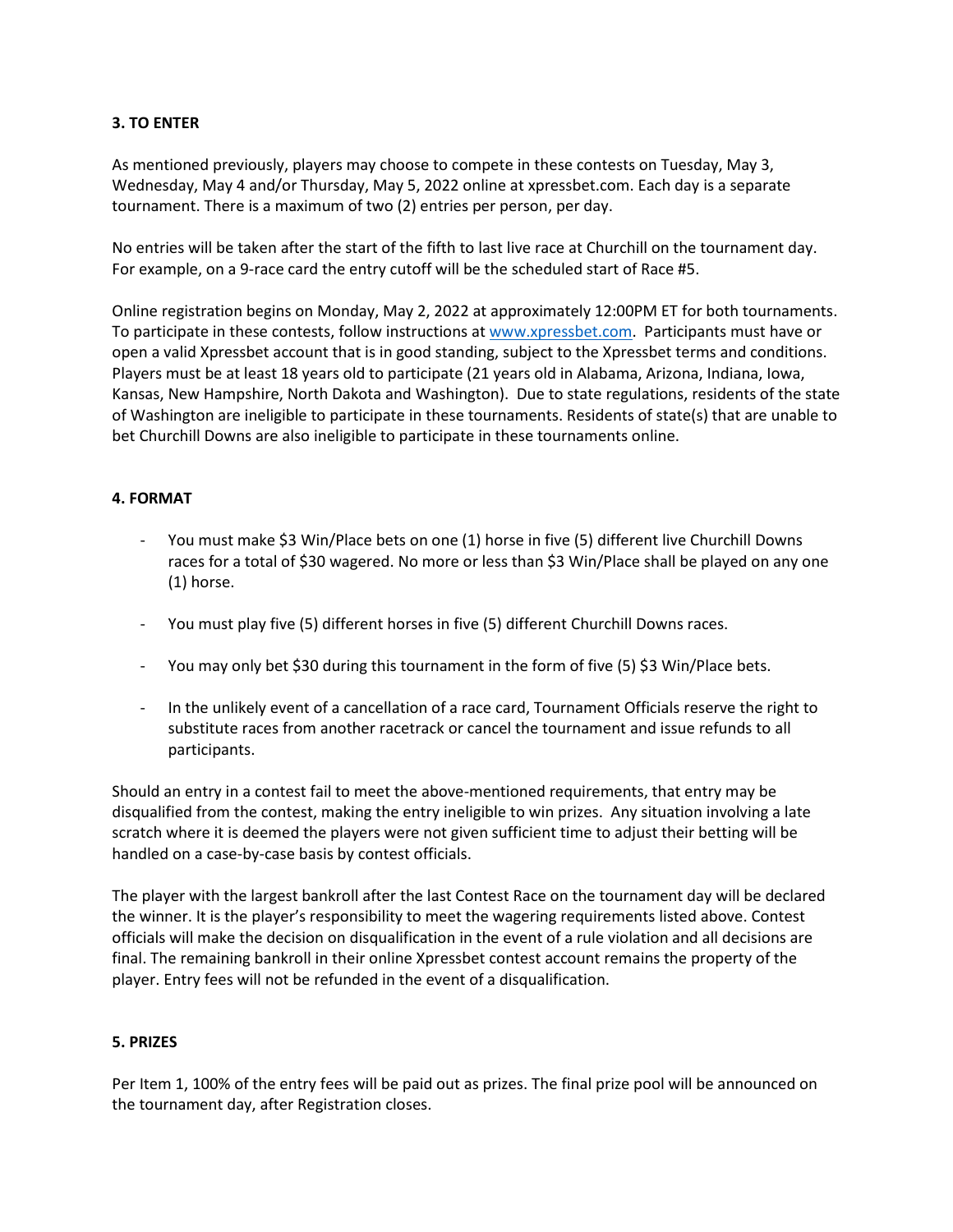**One (1) May 6, 2022 Xpressbet Kentucky Oaks Challenge Seat, valued at \$300, will be awarded for every 30 paid registrants in these tournaments.** Entry totals greater than 30 but less than 60 (or greater than 60, but less than 90, etc.) will be supplemented with cash prizes from the remaining prize pool to the next highest finisher.

A minimum of one May 6, 2022 Xpressbet Kentucky Oaks Challenge Seat, valued at \$300, will be given away in each tournament regardless of the final number of entries in that tournament.

Below are three (3) examples of the prize pool distribution depending on the number of entries in these contests:

## **At 100 entries, prizes will be:**

- Three (3) entries into the Xpressbet Kentucky Oaks Challenge on Friday, May 6, 2022, valued at \$300.
- \$100 Cash Prize to the fourth-place finisher.

### **At 150 entries, prizes will be:**

Five (5) entries into the Xpressbet Kentucky Oaks Challenge on Friday, May 6, 2022, valued at \$300.

### **At 200 entries, prizes will be:**

- Six (6) entries into the Xpressbet Kentucky Oaks Challenge on Friday, May 6, 2022, valued at \$300.
- \$200 Cash Prize to the seventh-place finisher.

## **6. CHECK IN FOR CONTEST ENTRIES**

### *Xpressbet.com Check-In*

On the day of the contest, after completing registration, the player must log into their Xpressbet account and bet Churchill Downs with the Contest Wagerpad. If a player has purchased multiple entries, they will have the option to choose which Contest entry they would like to use on the Contest Wagerpad.

### **7. IRS WITHHOLDING:**

Per the tax rules by the U.S. Treasury Department and the Internal Revenue Service.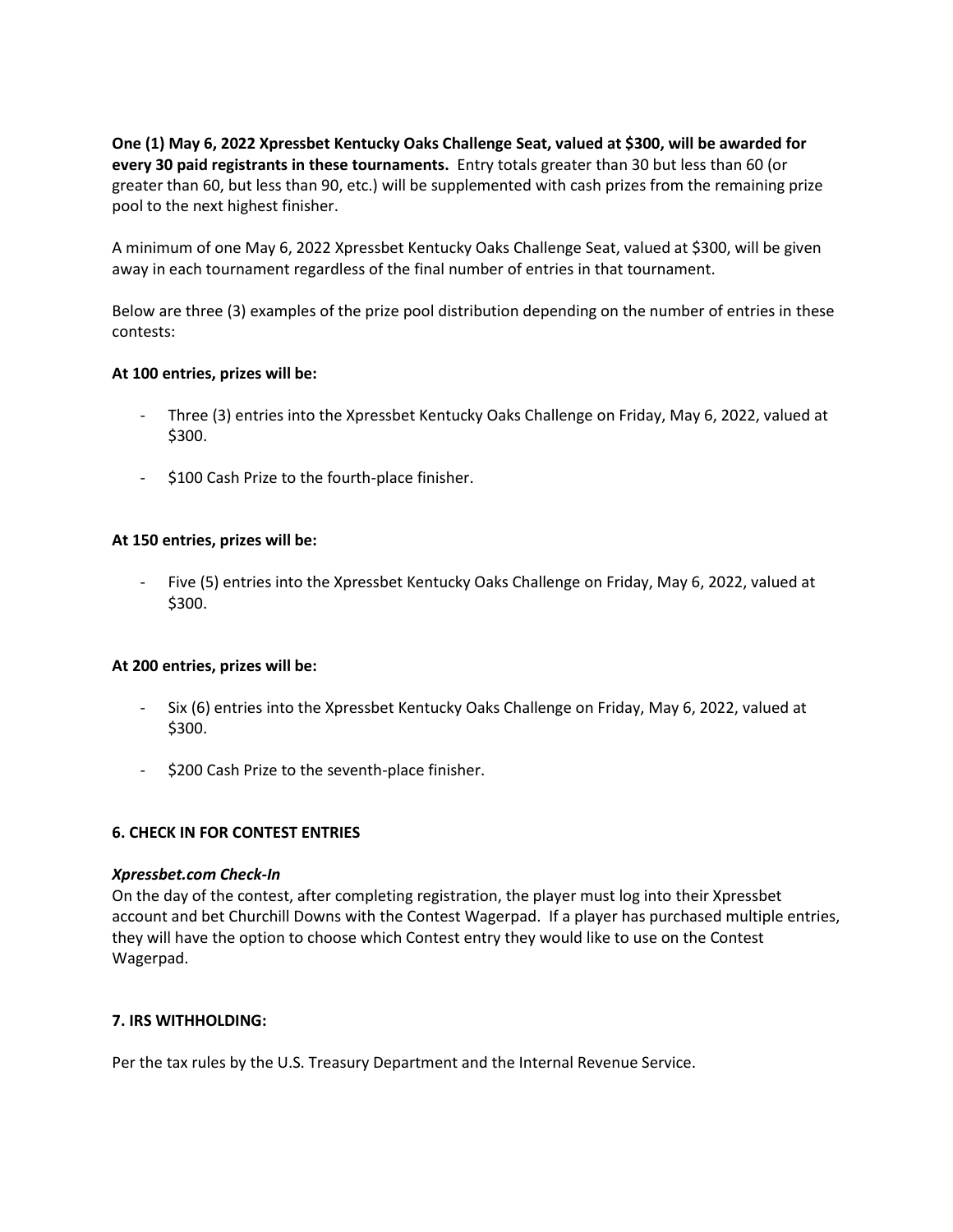## **8. SCRATCHES**

Wagers on scratched horses receive no payout in the competition and that wager does not count toward a player's \$30 bankroll. He or she may submit another \$3 Win/Place bet on another race. If a player notices that his or her horse is scratched in a particular race, he or she may submit a \$3 Win/Place bet on another horse in that race before wagering closes for that race. The player must use the Contest Wagerpad to submit all tournament plays, including replacement wagers for scratched horses. Once a late scratch is processed by tote, the Contest Wagerpad will be available for submission of replacement wagers on scratched horses.

If a late scratch occurs or a horse is declared a 'non-starter' and post time prevents the selection of an alternate horse or bet cancellation, the contestant will not be disqualified for failure to bet the minimum amount and any live tickets bet will be in play.

In the event that late scratch(es) result in no PLACE wagering for an eligible contest race, that race will no longer be available for contest wagering. In the event that a player does not meet the five-race requirement in this contest due to a race being ineligible for contest wagering, that contestant will not be disqualified for failure to bet the minimum number of races.

# **9. CONTEST STANDINGS:**

Contest standings will be based off each player's bankroll on their official contest entry. Standings will rank all bankrolls based off dollar value from largest to smallest, with first place being the largest bankroll and last place being the smallest bankroll.

Current standings will be posted after every race, or as soon as the information is available. Standings will be posted at xpressbet.com.

## **10. TIES**

In the event of a scoring tie amongst eligible contestants at the conclusion of the final live Churchill Downs race for the contest day, the following tie-breakers will be put in place. Contest officials will start with the first tie-breaker, in the event there is still a tie, officials will use the second tie-breaker and so on, until the tie is resolved and a winner is declared.

- **1st Tiebreaker:** Number of 1st place finishes (WINS) amongst the wagers for that contest day.
- **2nd Tiebreaker:** The highest individual WIN/PLACE or 2nd (PLACE) payoff amount for that contest day.
- **3rd Tiebreaker:** Highest Average Placing amongst the wagers for the contest day. The average finish placings of all horses selected for each tied contestant will be calculated and the contestant with the highest average placing amongst all their wagers that day will be declared the winner.
- **4th Tiebreaker:** The player that wagered on the longest priced horse will win the tie breaker for that contest day. For example, if Player #1's longest shot was 10/1 and Player #2 longest shot was 15/1, Player #2 would win the tiebreaker for that contest day.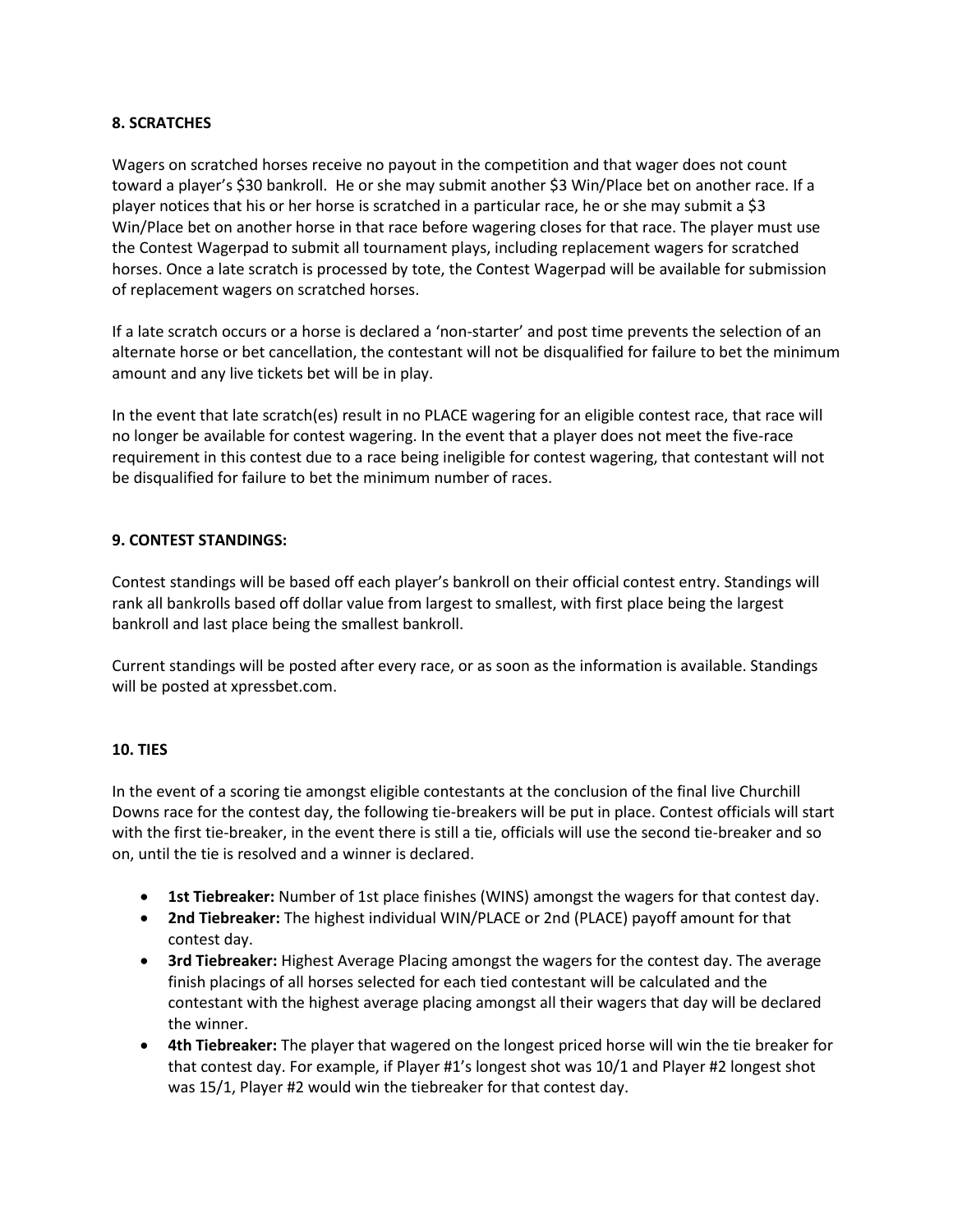**5th Tiebreaker:** The player who chronologically entered the tournament first will be declared the winner.

# **11. ELIGIBILITY/DISCLOSURE**

The following are ineligible to participate in this contest: Employees of Xpressbet, Amtote and contest officials.

If a player has an ownership or other interest in any horses running in any of the contest races, or holds a pari-mutuel license in any jurisdiction, then all involvements and licenses must be fully disclosed to contest officials prior to the start of the contest. Failure to disclose any ownership interest or license can result in disqualification.

# **12. TAXES**

Liabilities for any and all federal, state, and local taxes are solely the responsibility of prize winners.

## **13. AFFIDAVITS**

Affidavits confirming compliance of all the rules of this contest will be required of all participants. All prize winners acknowledge that if they enter this contest under a fraudulent name and/or Social Security number, they will be immediately disqualified from this and all future contests held by 1/ST. Positive identification is required of contestants and prize winners. Positive identification is a driver's license with a picture and same address and birth date used on the entry forms, and/or other forms of identification as deemed adequate by contest officials. Social Security information is also the responsibility of the player and must be provided before the players are given their bankroll cards. Contestants also consent to the use of their names, pictures and video images to be used by 1/ST.

## **14. JUDGING AND DISPUTES:**

The management of Xpressbet reserves the right to interpret all questions and conditions in regard to this event, without claim for damages or recourse of any kind. All decisions made by contest officials will be final and all questions and definitions not covered explicitly in these rules shall be interpreted by contest officials. Contest officials reserve the right to amend these rules at any time.

Anyone found to have engaged in or attempted to engage in any act that contest officials believe in their sole and absolute discretion compromises or could compromise the competitive integrity of this contest, including collusion, will be subject to sanctions imposed by The Stronach Group management. The nature and extent of the sanctions imposed shall be in the sole and absolute discretion of 1/ST management and may include, but shall not be limited to, the following:

- Forfeiture of prize money
- Disqualification from the contest